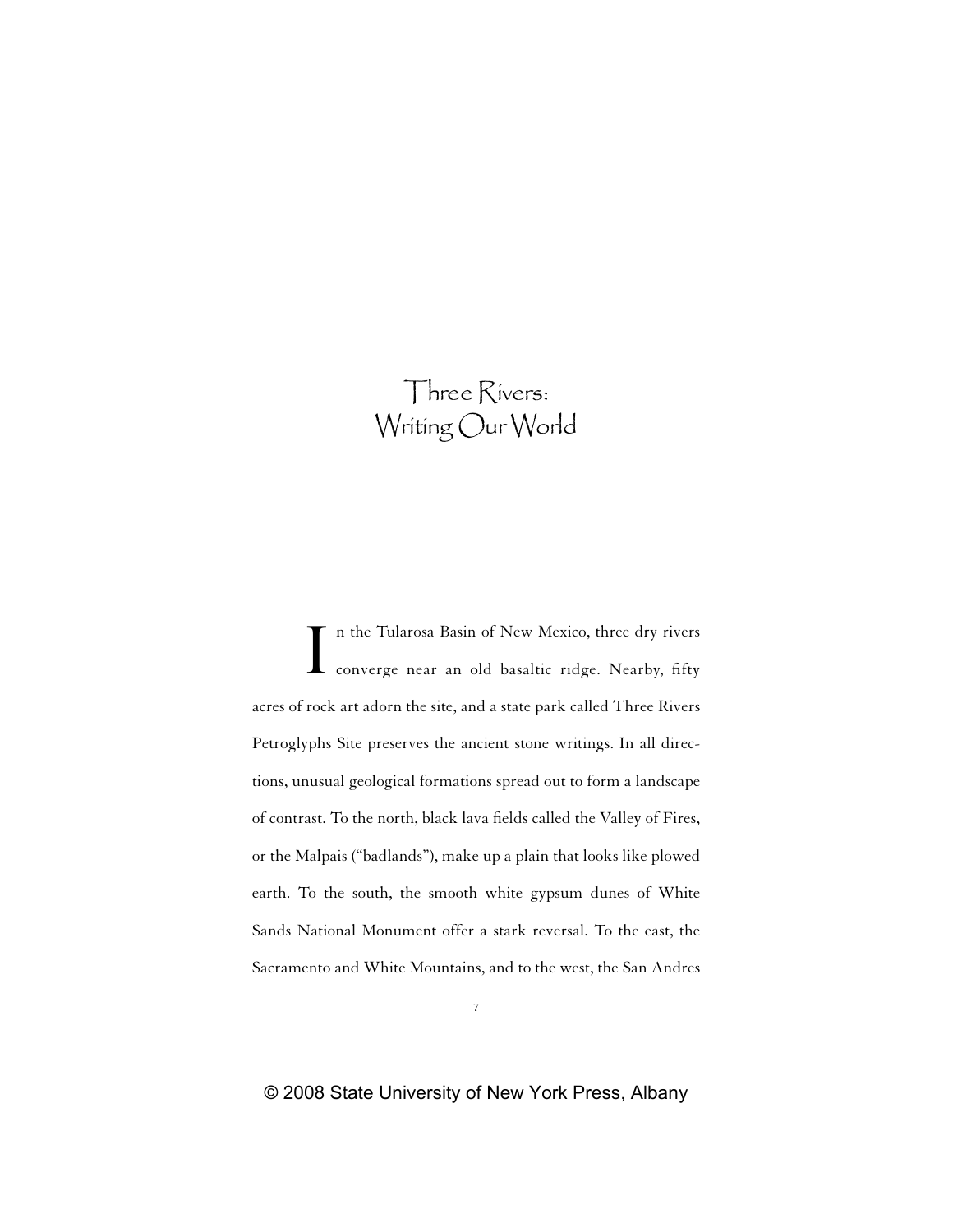Mountains form the rim of the basin, which boasts one of the most beautiful and inscrutable landscapes of the southwestern United States.

Half a million years ago, the basin was a shallow inland sea fed by many rivers. The rivers' depositional sediments formed a buildup of limestone, shale, gypsum, and sandstone. The sea was pushed upward like the crust of a rising loaf of bread by tectonic action, and when it sank in the middle, it created a 60-mile wide and 150-mile long depression. Water from the mountains flowed into the depression but had no way of escaping except by evaporation. At the end of the last ice age, about 10,000 years ago, the climate was wetter and there was water in the large lake. Today, the lake is almost dry and is what geographers call an alkali flat.

What makes the Three Rivers site such an intriguing gallery is its 21,000 petroglyphs. Images of plants, animals, insects, sky and earth objects, and abstract designs are chiseled into the rocks. They were carved a thousand years ago by the Jornada Mogollon culture, a people probably related to the ancient Mimbres. The three-quartermile long trail that wound through the rocks was well marked, and as my traveling companion and I climbed, we tried to match the petroglyphs on the stones with the pictures in the park brochure. There was a stick man, a fish, and a stick man inside a fish (Could this be a Jonah-in-the-belly-of-the-whale story?), a deer with arrows in its side, a turtle, a rattlesnake, a bighorn sheep, a lizard, and more. It seemed the people who inscribed these stones were determined to create a pictorial list of all the creatures and objects in their world. The abstract signs, squares, triangles, circles, coils, mazes, and ripples were equally vivid, but we could only guess what they represented.

As we moved through the boulders, I wondered why we humans make images that represent our world. Why do we write our world? When I was eight, I was fascinated by live oaks; my third-grade notebook was full of penciled trees. When I learned to write sentences, I wrote poems about live oaks. Nature writers offer many reasons for writing our world (the American Society for Literature and the Environment's bibliography gives a list of such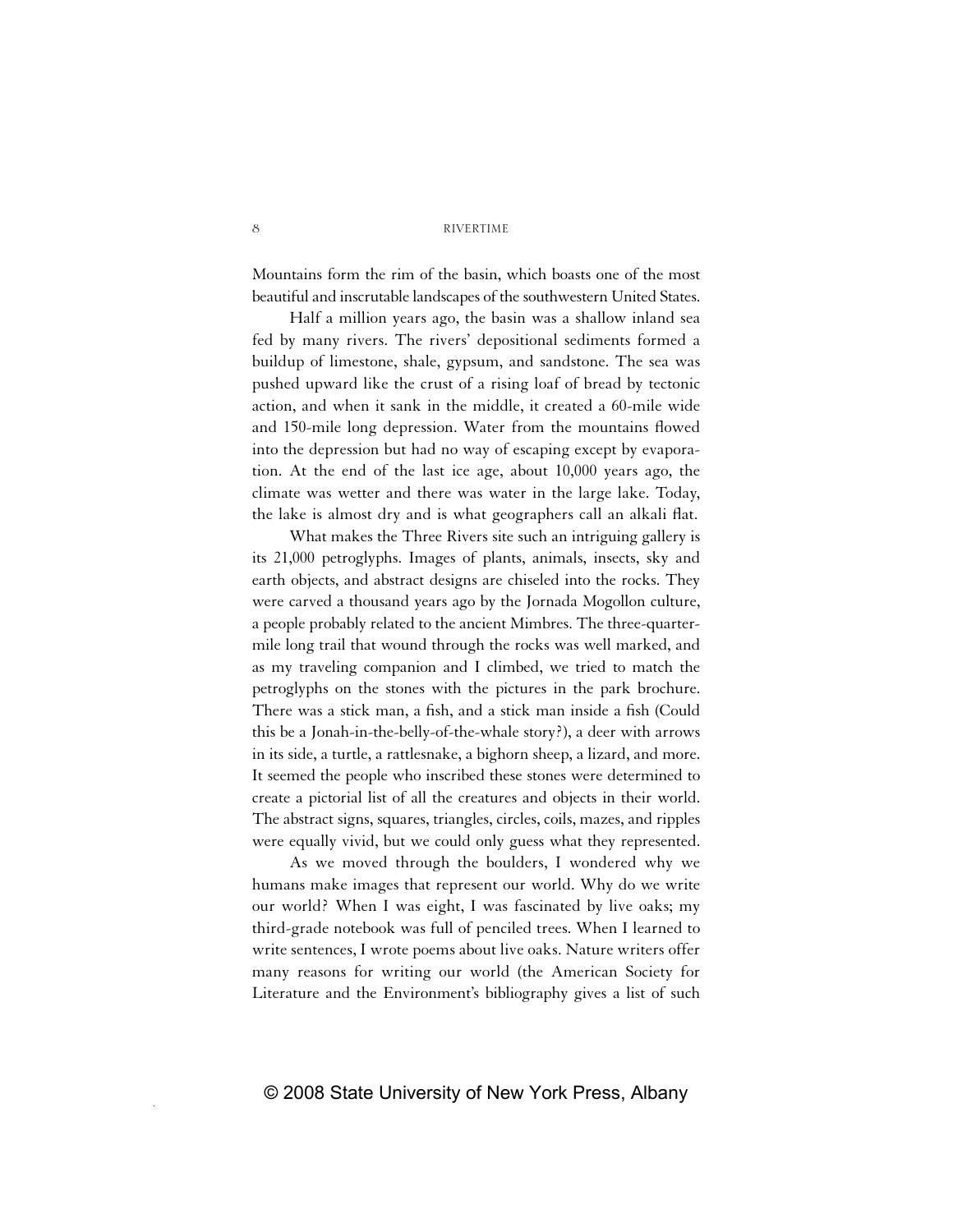### THREE RIVERS 9

nature writers [ASLE 2005]). Some claim that we write to "make place," to make sense of our world, or to bring order (Dobrin and Keller 2005); some (McKibben 2003) suggest that we write to defend it, while others (Dallmeyer 2004) suggest that it allows us to envision a better world. Solnit (2007, 1) proclaims "It was place that taught me to write." Phillips, in *The Truth of Ecology: Nature, Culture and Literature in America* (2003), explains that we simply need to describe our world. He distinguishes nature writing from natural history according to the involvement of the narrator. Though both are descriptive, nature writing has a more involved narrator than natural history. He claims that "nature writers . . . present themselves as both keen observers and as spiritual barometers sensitive to the pressures that weigh upon body and soul here on earth" (Phillips 2003, 187). For me, writing has been a way of honoring the world and a way to declare love. My childhood loves were names written on the white pages of my notebook. But that was only the beginning. The list increased, and over the years the words became more than people's names, more than places, more than trees. What I write today is still oaks and plants and birds and the natural world. I write to make connections, to make conversation, and with the hope that I might help others make connections. Was that what the petroglyphs were for? Are we as writers always trying to be part of a connection, part of a larger conversation? Did those ancient peoples need to write their world as much as I do?

From the highest point on the scripted rocks, White Sands was a hazy dust cloud on the horizon. The day before, we had trudged up the powdery dunes carrying plastic sleds and tobogganed down the calcium hills. For hours, we were kids on the slide. So different from the hard quartz sand of Florida beaches, this sand was like talcum powder. My toes became so dehydrated they looked like white raisins. It was only when I remembered that I had used this same mineral, calcium sulfate, as a desiccator in the laboratory that my dry, cracked feet made sense. Calcium sulfate takes the water out of everything.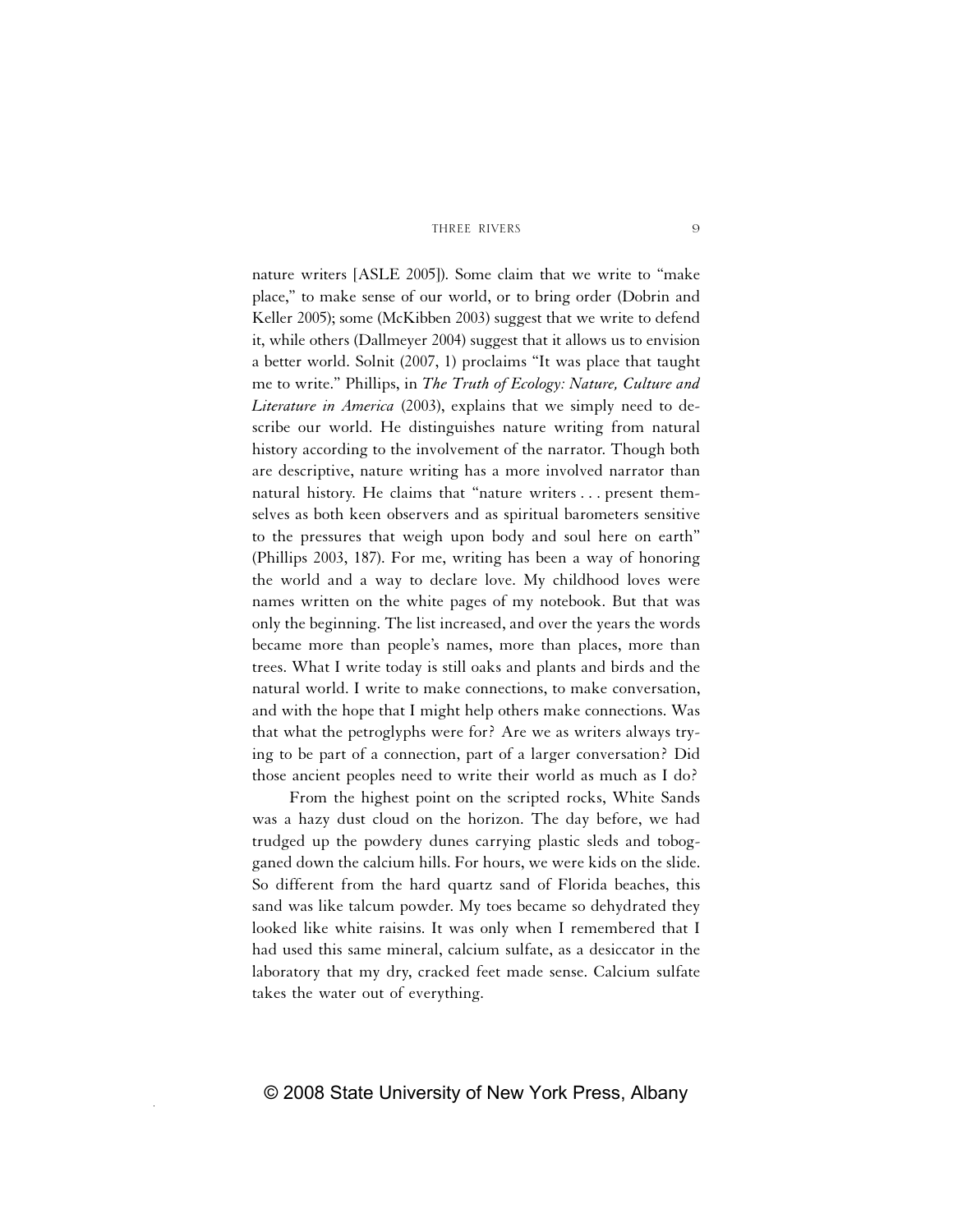Earlier that morning, we had hiked to the alkaline lake and walked among the fields of crystalline selenite. Here the calcium was hard crystalline gypsum. Bizarre amber shards protruded from the rock, creating a trail of broken glass. This arid land, with its calcium dust and calcium glass, its white talc and glassy outcroppings, was mineral chemistry at its most artistic.

The White Mountains that form the eastern lip of the basin contain a fifty-thousand-acre wilderness that is part of the National Wilderness System. A few days earlier, we had discovered a Lewis's woodpecker in Nogales Canyon feeding on elderberries. The dark bird was a stunning sight against a background of autumn mountain foliage. Back and forth the bird flew from the elderberry tree to the yellow oaks. Against a backdrop of pale auburn Rocky Mountain maples and a blue denim sky, with the high slopes covered in yellow aspens and dark evergreens, the bird was the centerpiece of a majestic canvas.

Watching the woodpecker, I thought about how much I loved birding. The recent rash of books about birders (Osborne 2003; Cocker 2003; Cashwell 2003; Obmascik 2004; Koeppel 2005, to cite only a few of the best-sellers) describes an activity that has become both popular and popular to write about. These books offer some of the reasons why people bird. They describe birders who travel all over the country (some all over the world) and birding as an eccentric hobby, a game, a competition, even a social event. In an article entitled "13 Ways of Looking at An Ivory-Billed Woodpecker," Hitt (2006, 43) explains that "the act of birding, ultimately, is an act of storytelling." For me, birding has always been a connection with the natural world, and with that connection has come an awareness and an understanding that we must keep what is left of the natural world and try to restore what has been destroyed. Maybe if I write well enough, maybe someone will be moved to do the political and economic things needed to keep our world as natural as possible. Maybe, like Scheherazade, my life depends on it.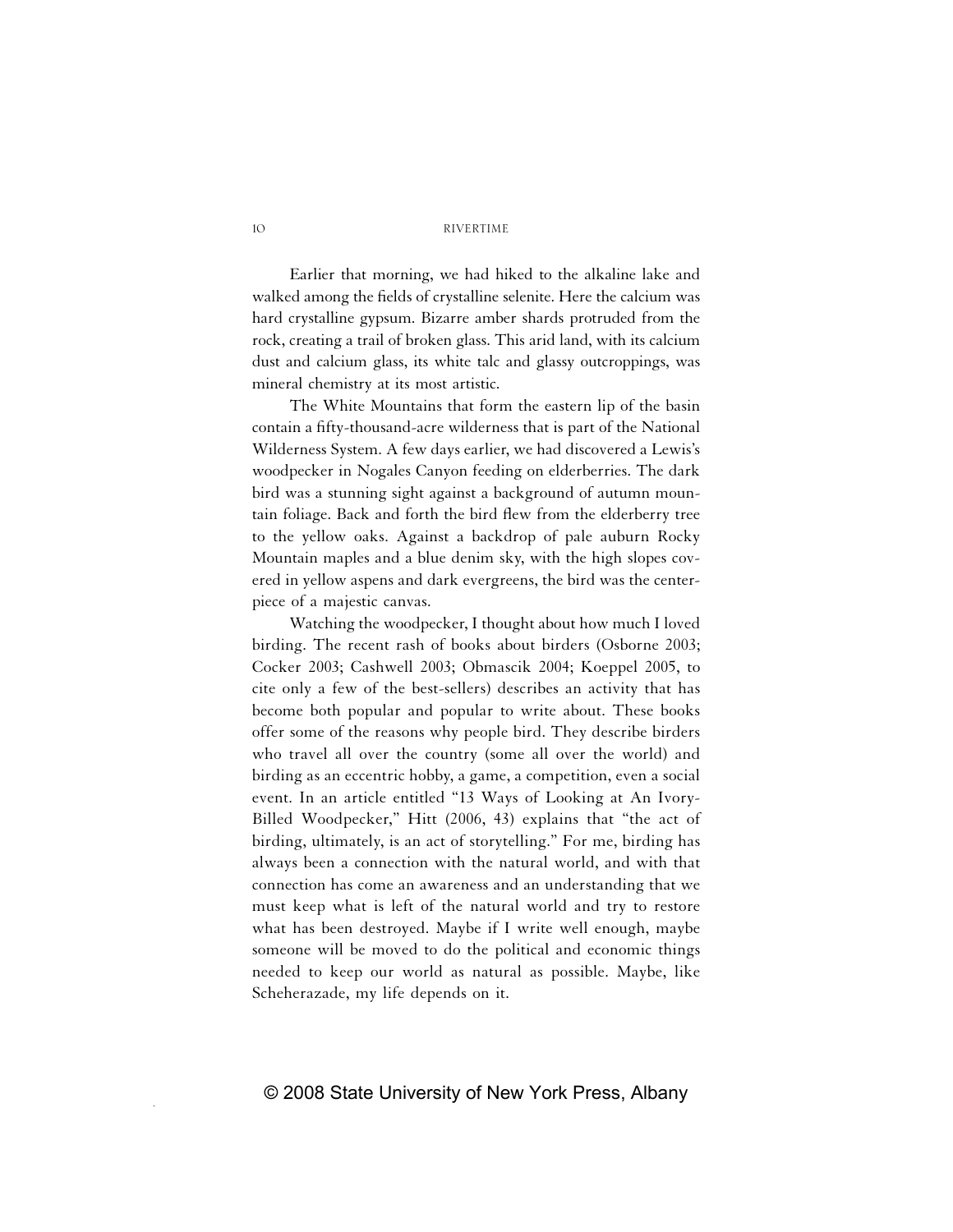## THREE RIVERS 11

Beyond the mountains, the high chaparral of Lincoln County rolls on like a Christmas holiday, with its red hills and green junipers. The day before, we had walked one of the evergreen-speckled canyons with Anne. Her ranch in Arabella was a gathering place to share a potluck dinner with the Lincoln County Bird Club. After a smorgasbord of tasty southwestern cuisine, Anne led us to an old ranch site and cantina. Along the way, Gene discovered a perfect arrowhead the size of a thumbnail. Pat spotted a horned toad lizard, and we watched it flatten its body against the rock like a shadow. When its camouflage didn't work and we were still there, the minidinosaur scampered off, its spiky head trembling in fierce retreat. Pat pointed out the amethyst shards of old bottles and told us how old glass contained minerals. The manganese, with age, turned the glass the color of plums. Anne showed us the remains of the old stone foundations and cellar. She told us the family had six kids and lived totally off the land. A goat pen revealed the probable source of milk and meat, and we speculated where the garden might have been and how water was brought up to the garden from the stream nearly a mile down the canyon. We marveled at the resourcefulness of people who could live in such a harsh land. And yet the history of all indigenous Native Americans was just that subsistence story.

To the north of Three Rivers, the dry flatland known as Jornada del Muerto ("the valley of death") stretched out to another hazy horizon. Here, Trinity Site marked the testing of the first atomic bomb in 1942. This was the place where my country (the only country to ever use the nuclear bomb) made weapons of mass destruction. To create a thing of such destruction, to use it to destroy other living creatures, even my country's enemies, was beyond my understanding. I would never be able to make order of that. It has been argued that the dropping of the bomb on Hiroshima saved countless American lives, but all those survival arguments of "it was either them or us" just don't make sense. I wondered if there were petroglyphs that stood for fear and madness.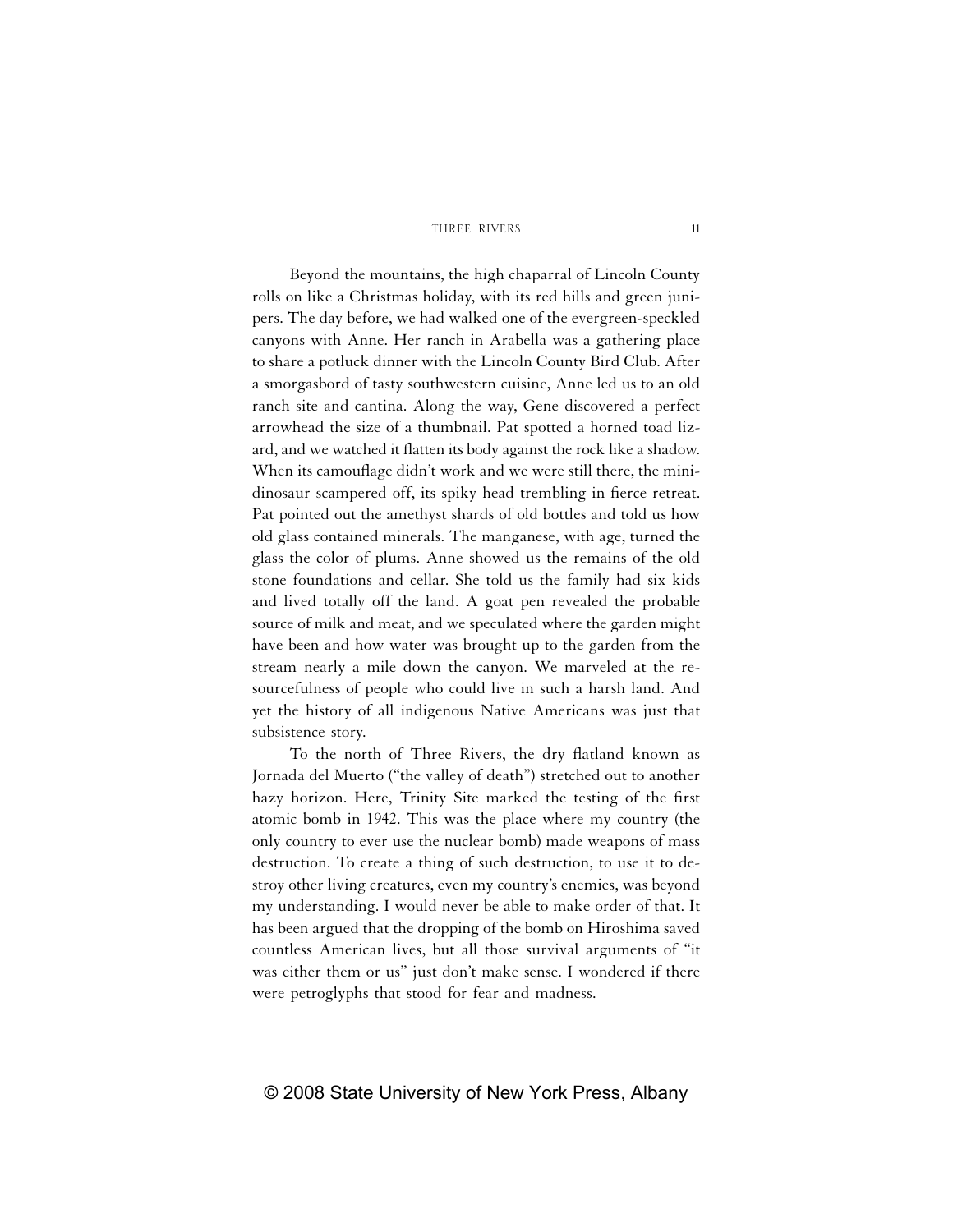The afternoon sun beat down from a cloudless sky, and the plains rippled with heat. We climbed down from the hot rocks and left the ancient graffiti of Three Rivers. Driving over the dry river beds, I imagined the people who had carved the petroglyphs leaving with perhaps the same thoughts I had when I finished writing. Maybe someone would read what I had written and be moved by it; maybe they would know that I had tried to evoke for them the beauty of the natural world. In that knowledge they might find an awareness of a grand and beautiful connection, an essential connection that rivers can make, even if they are dry.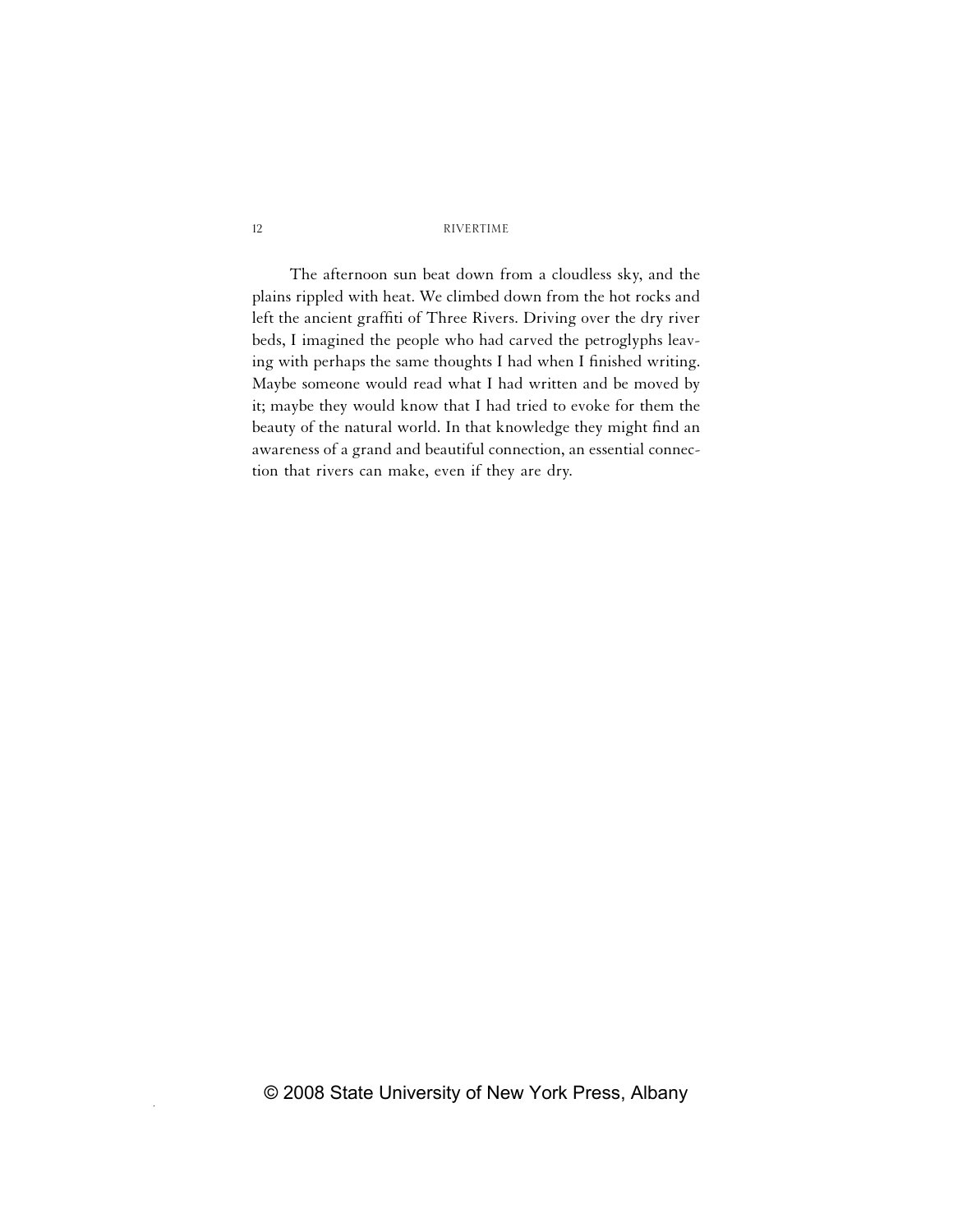# Apalachicola and Other Rivers of Three Corners: Fossil Rivers

weekend looking at plants might not seem very exciting, but that was how we members of the Florida Native Plant Society, Long Leaf Pine chapter, spent a few days one November in the Three Corners region of Florida, Georgia, and Alabama. The region is unique because ancient Pleistocene rivers molded the land and created a rare mixture of habitats: southern Appalachian hill forest, southern hardwood swamp, and sand hill pine barrens. Cutting through underlying limestone, the ancient rivers created ridges, ravines, and rolling hills. With the exposed limestone and deciduous hardwood forests, the terrain has the A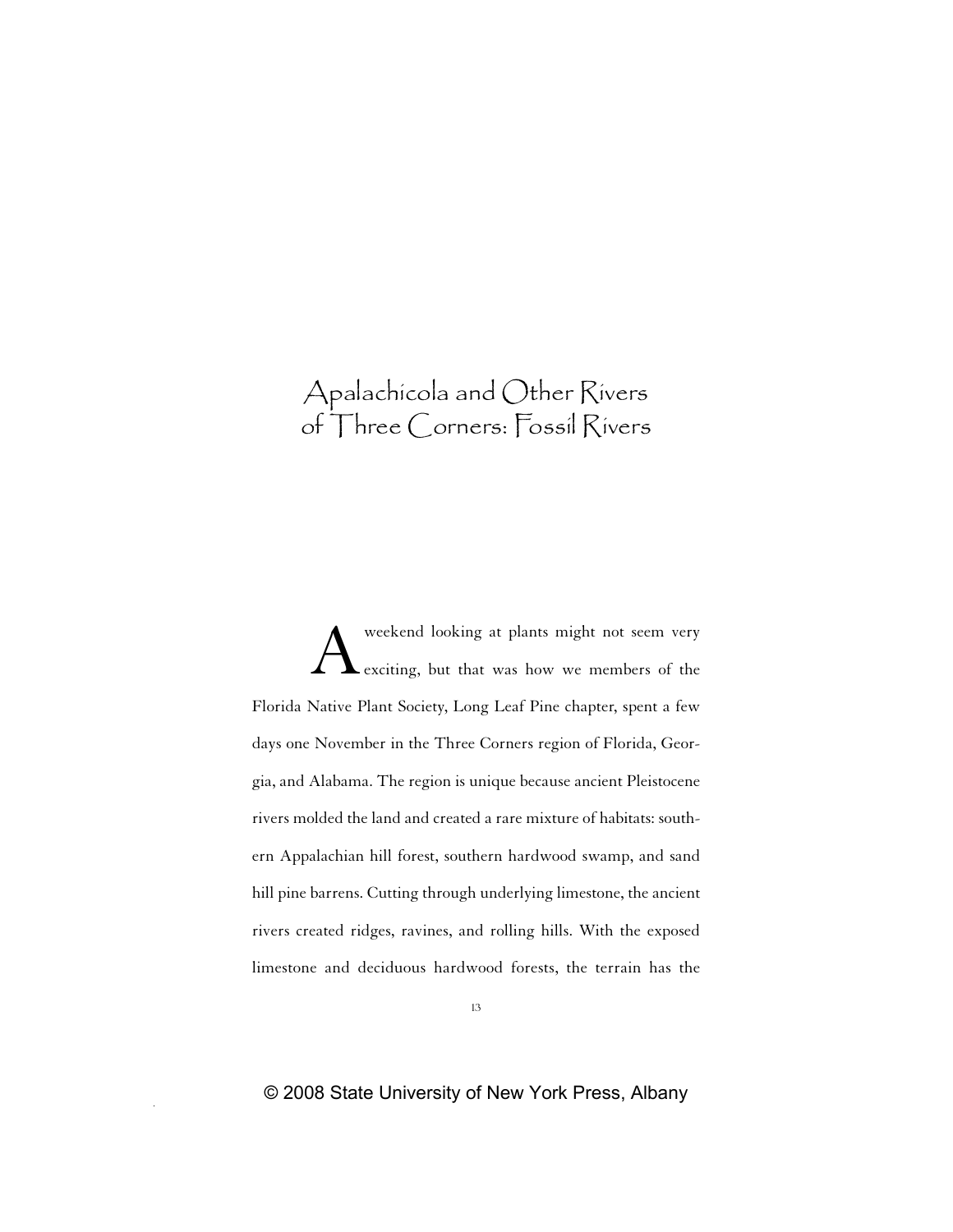appearance of the Appalachian foothills. Yet in the floodplains, the lowlands are wet hollows typical of southern hardwood bottomlands, and the drier uplands have all the characteristics of the piney woods.

Three state parks—Three Rivers, Torreya, and the Marianna Caverns—provide access to the habitats, and John Tobe, a state botanist and expert on the ecology of the region, provided the expertise. He led our band of curious botanizers on a merry exploration of this land sculptured by fossil rivers.

"Get in here, right now!" the lady hollered in an angry voice. The snibbling of a cranky kid as he crawled into the tent was muted by another yell. "Don't you . . ." and the rest of the scold was garbled. We plant society members dashed into the woods to get away from the shouts. Packed in like graham crackers, the campers were a nosy bunch, and the campground at Three Rivers State Park was buzzing with the comings and goings of pickup trucks, boats being docked, and people milling around. We found the trail and moved away from the loud gatherings as quickly as possible.

The Chattahoochee and Flint Rivers meet to form Lake Seminole, and from this lake, the Apalachicola River meanders down to the Gulf of Mexico. On the southeast shore of Lake Seminole, the Lakeside Trail creeps up piney hills, through hardwood forests, and loops back to the river front. The trail begins as a damp path along the river where dense shoreline vegetation blocks much of the river's view, but occasionally the path leads directly down to the water's edge. At these clearings the confluence of the rivers can be seen as the amoeboid lake. Supposedly, the lake supports good fishing for bass, blue gill, speckled perch, and bream. Formed when the Jim Woodruff Dam was completed in 1956, it is now a flooded river swamp. Although few fishermen were out on the lake, the sound of someone cranking a boat motor time and time again filled the air with an awful grating noise.

The trail follows the lake's edge for about a quarter of a mile and then veers off up a hill. Blood root is common, and banana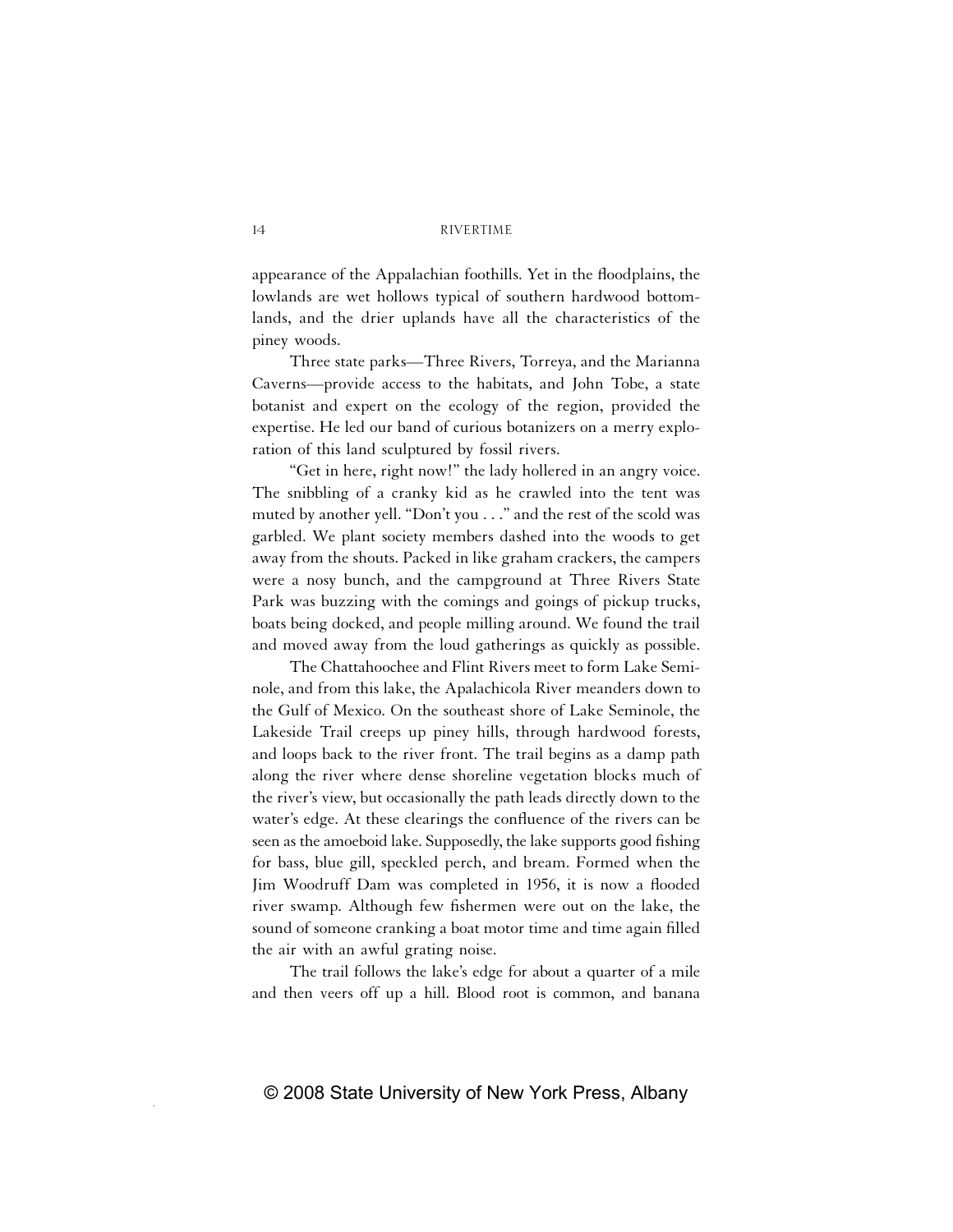spiders were busy hanging their nets like laundry between every other tree. A colony of mushrooms had settled on a fallen log, adding a touch of yellow to the trail, but there was not much else of interest. Not a single bird was about, the sky was overcast, and we were glad at the end of the afternoon to return to our lodging for the evening. Maybe it was the crowded campgrounds, maybe it was the weather, maybe the dam, but the river seemed oppressive and congested. There is something about a dam that takes the spirit out of a river; there is something about a crowd that takes the beauty out of a riverside.

The next morning we eager botanizers gathered at Torreya State Park. The directions to the park were a little confusing, so we wandered a bit among the back roads through hardwood and longleaf pine forests before we finally found it. Located on the Apalachicola River about twenty miles south of Marianna, Florida, the park is surrounded by land purchased over a thirty-year period by The Nature Conservancy. The six-thousand-acre Nature Conservancy preserve called the Apalachicola Bluffs and Ravine Preserve, described by Vaughan (2004), has an ecosystem of ravines called steepheads. With a touch of humor, Means (1991) dubs the region "Florida's canyon lands" because of these ravines and gullies.

Torreya State Park has several botanically interesting trails, including the Weeping Ridge Trail, which circles the park, and the Bluffs Trail, which loops from the high bluffs near an old colonial house down to the river's edge and back. We trekked off with John Tobe leading the way to explore the plants along both trails.

In a patch of sandy soil near the Weeping Ridge trailhead, we spotted an interesting herb called the purple milkwort (*Polygala polygama*). This thin-leafed perennial, also known as bitter or racemed milkwort, is found throughout the eastern United States in sandy wooded areas and prairies—and in the eastern but not the western part of the Florida Panhandle. What makes the plant unique is that it produces a flower below ground; botanists call this a cleistogamous flower (Kaul et al 2000). This characteristic is so rare that of all the 250,000 species of flowering plants, only thirty-six species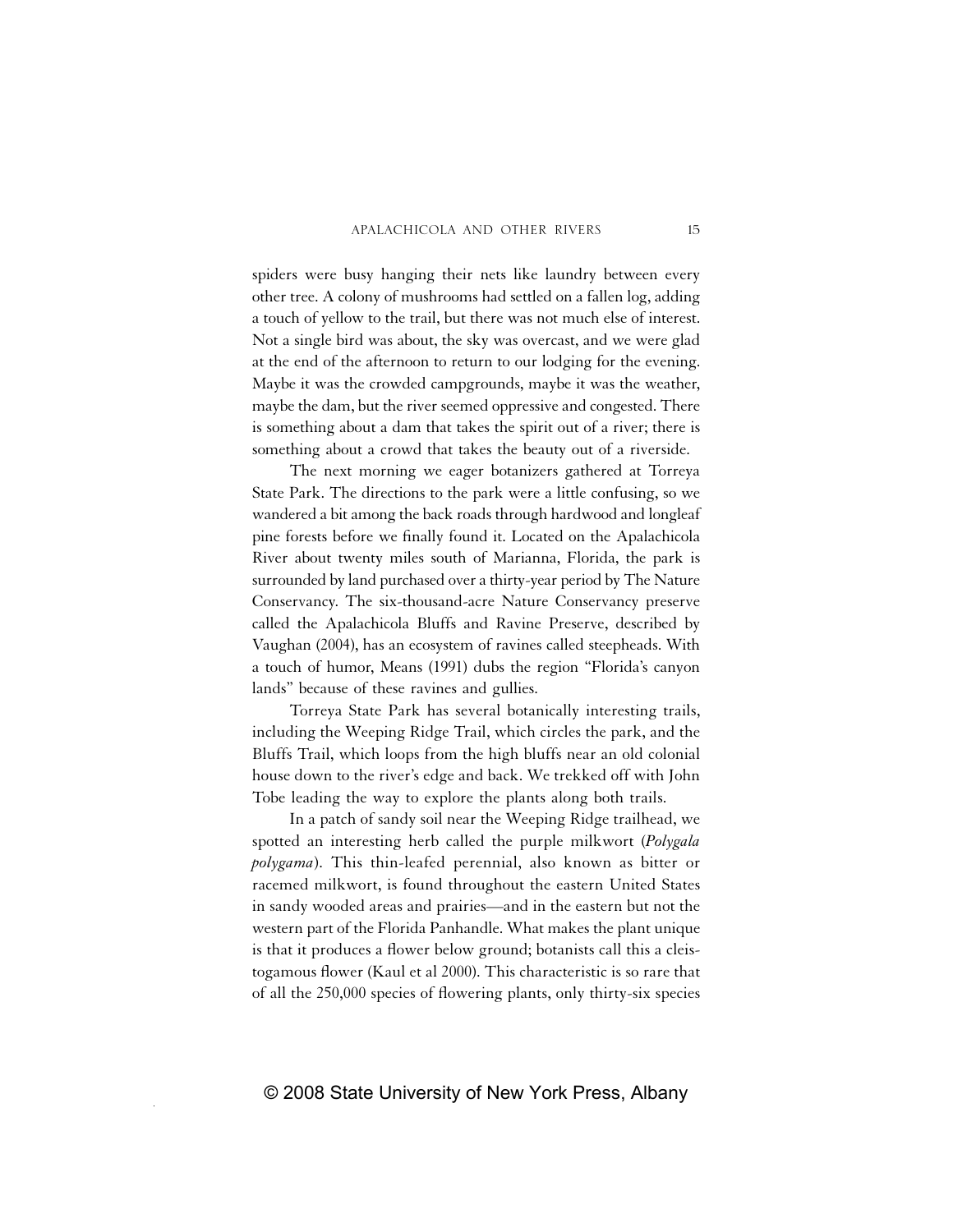produce such cryptic flowers. The very idea of an underground flower seems contradictory. After all, if the function of a flower is to be seen, to be showy, to attract attention so that some creature might come along and pollinate it, why hide in the ground?

As we observed the plant, I recalled an even rarer group of underground flowers, the underground orchids (Jones 1988). To date only two species of underground orchids, *Rhizanthella gardneri* and *R. slateri*, have been found and only in Australian mallees (eucalyptus-dominated shrub lands). These rare, down-under orchids spend their entire life cycle as subterraneans, buried beneath the sandy soils of the desolate scrublands. The orchid species, *R. gardneri*, the parasitic broombush, *Melaleuca uncinata*, and a mycorrhizal fungus form an interdependent threesome whose exact chemical relationships are unknown. The orchid is pollinated by gnats that crawl under the leaf litter and incidentally by termites and mosquitoes (yes, these annoying insects have a practical function beyond aggravating us and being disease vectors). Seeds produced in a small berry are dispersed by animals that eat the berries and defecate, transporting them to a new spot. When cut, the flowers smell like formalin. Almost nothing about the biology of the other orchid species, *R. slateri*, is known. Unlike the orchids, the milkwort is a more "normal-looking" plant. It has leaves and long stems and produces an above-ground flower that blooms in June. The purple aerial flowers smell a little like spice cake.

Observing the milkwort, I thought, if a flower produced a scent, even if it was a scent like formalin, as is the orchids', or spice cake in the case of milkwort, and if that scent attracted groundburrowing insects, and those insects pollinated it, the flower had done what flowers were meant to do. How remarkable it is that plants have so many ways of doing what needs to be done. In the botanical world, it gives new meaning to the phrase, "there are many paths to the mountain."

The red clay trail sloped down through a longleaf pine-wiregrass habitat, and the morning sun reflected off pine needles and long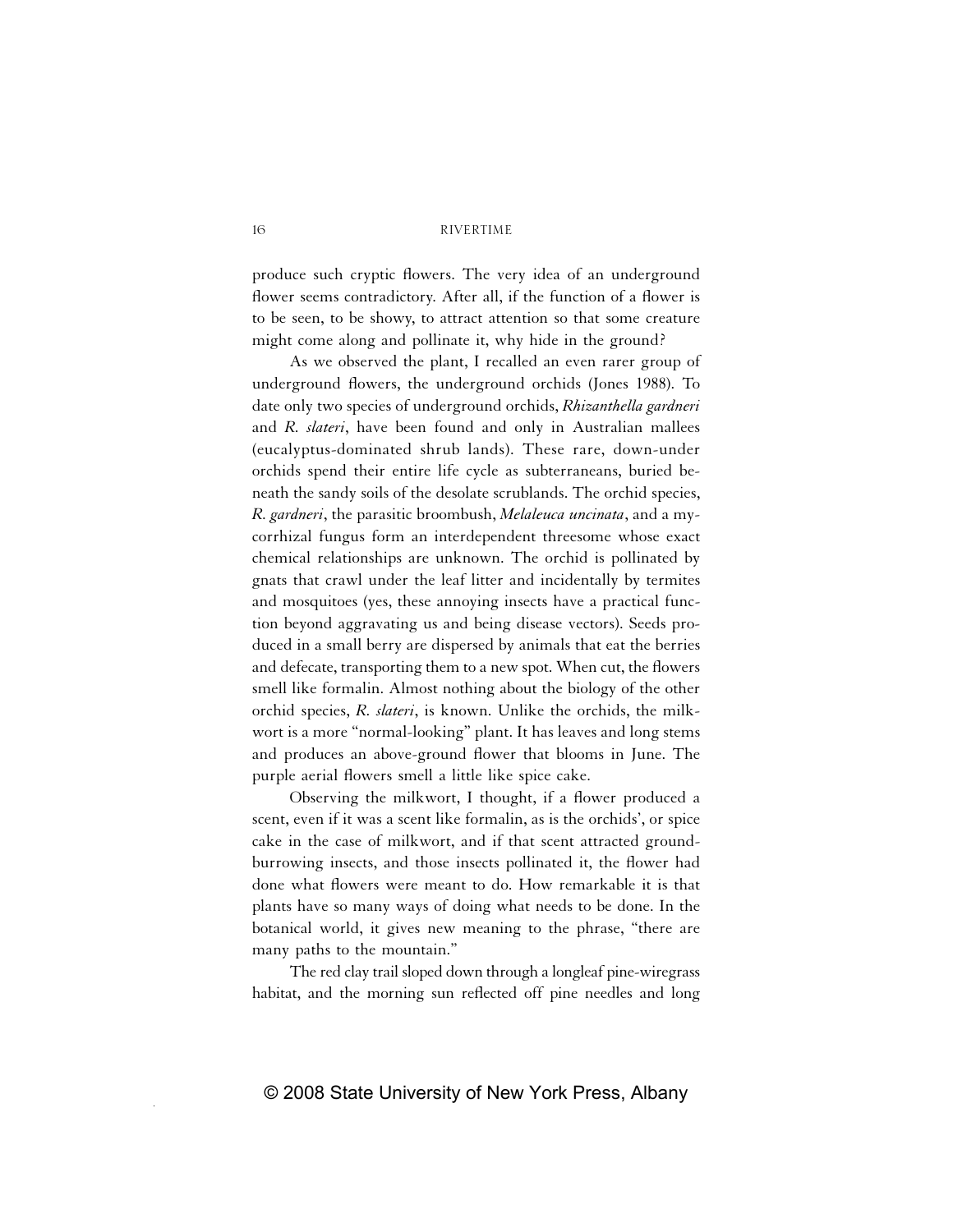blades of wiregrass. Everything shimmered. Every surface sparkled and spangled like a tinseled Christmas tree. A Bachman's sparrow flitted into a thicket, and pine warblers chattered high in the branches. Almost before we had time to realize that we were in a longleaf pine forest, the terrain suddenly changed and we were in a hilly deciduous forest. John pointed out some of the common trees: elm, ash, hickory, beech, and oaks formed the taller canopy with Florida maples (*Acer barbatum*) and chalk maples (*Acer leucoderme*) filling in the understory. With the leaves raining down like a New England autumn, John showed us the difference between the two maples. Chalk maples, he said, have droopier leaves with hairy undersides.

When the chalk maples' seeds dropped, they whirled to the ground like helicopter blades. John shook a small tree to illustrate the seed type (botanists call them samara) and they fluttered to the ground like whirligigs. Two of our troops dashed about trying to catch them. Stuffing them into their pockets, they exclaimed they were going to plant them when they got home and grow chalk maples. Not a bad idea. Trying to grow a non-indigenous variety, such as a New England maple in a Florida yard, is not a good idea because it usually will not do well. But planting a native species, such as a chalk maple (especially if limestone is available) or a Florida maple, is far more likely to work. It is a concept that should apply to all planting efforts. In other words, plant native.

Brown nuggets speckled the trail. The ground looked like a marble tournament with so many hickory nuts. There were mocker nuts, pig nuts, and bitternuts. When one of the group picked up the little shells, we teased her about bringing home treasures. We laughed when she admitted that she was going to use them as home decorations. I thought, how strong is this need to bring the beauties of the natural world back into our homes, and it does not stop when we outgrow Campfire Girls or stop thinking of nut shells as fairies' caps.

We descended onto the Apalachicola River floodplain and the terrain changed again. The trail was steep, a reminder of why the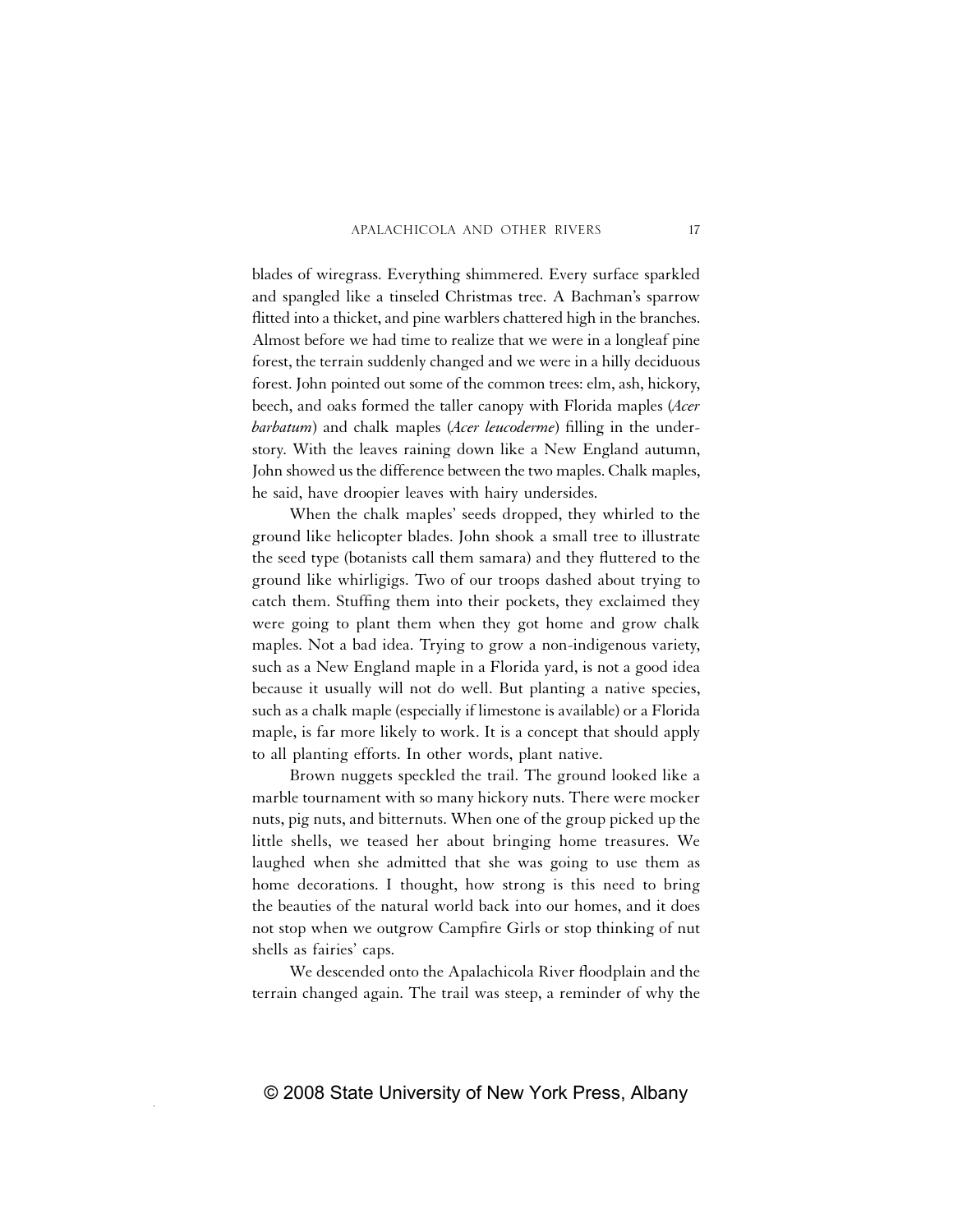term *steepheads* has been used to describe these ravines. Spike moss, liverworts, and climbing hydrangea clung to the limestone banks; horsetail, southern shield, and Christmas ferns grew in the flatter spots. Tupelo, sweet gum, and cypress rose from the spongy soil, their flared trunks resembling a group of teenagers in bell-bottom jeans hanging out. Southern magnolia, the rare Ashe's magnolia (*Magnolia ashei*), chinkapin oak, shumard oak, black oak, and box elder made up the complex mosaic of other hardwoods.

Along the Bluffs Trail, John pointed out the Florida yew (*Taxus floridana*) and the Torreya tree (*Torreya taxifolia*), whose branches and needles look a bit like spruce. The rarest of the rare, the Torreya tree is found only in this small region along the banks of the Apalachicola River. It grows nowhere else on earth. The idea that some species have such narrow home places, while other species have such a wide range, made me wonder about what makes home. How is it that some plants, like the Asian climbing fern, well known as a troublesome invasive which we encountered all over the trail, can grow almost anywhere, while others, like the Torreya tree, can only grow in this one tiny spot in all the world?

Indigenous palms, such as the needle palm and the sabal palm, grew among their more common relative, the saw-tooth palmetto. A barred owl spooked and flew off towards the river, hooting her annoyance at being disturbed. Dutchman's pipe vine, the host plant for the pipevine swallowtail, tangled in the top of a thicket. Stinging nettle, host to the red admiral butterfly (with its lovely genus name, *Vanessa*), also grew in patches along the trail. When someone remarked that the red admiral circumnavigates the world, I paused to let that sink in. Circumnavigate? Could that be true? It was hard enough to imagine an artic tern circling the globe, but a delicate butterfly, well, that bordered on the miraculous.

Water oats and trillium filled in the shaded places where only a little sunlight was able to sneak through the dense branches. A parade of shade-loving plants, like sensitive fern, fox grape, a silver bell tree, butterweed, and others, lined up along an "abracadabra"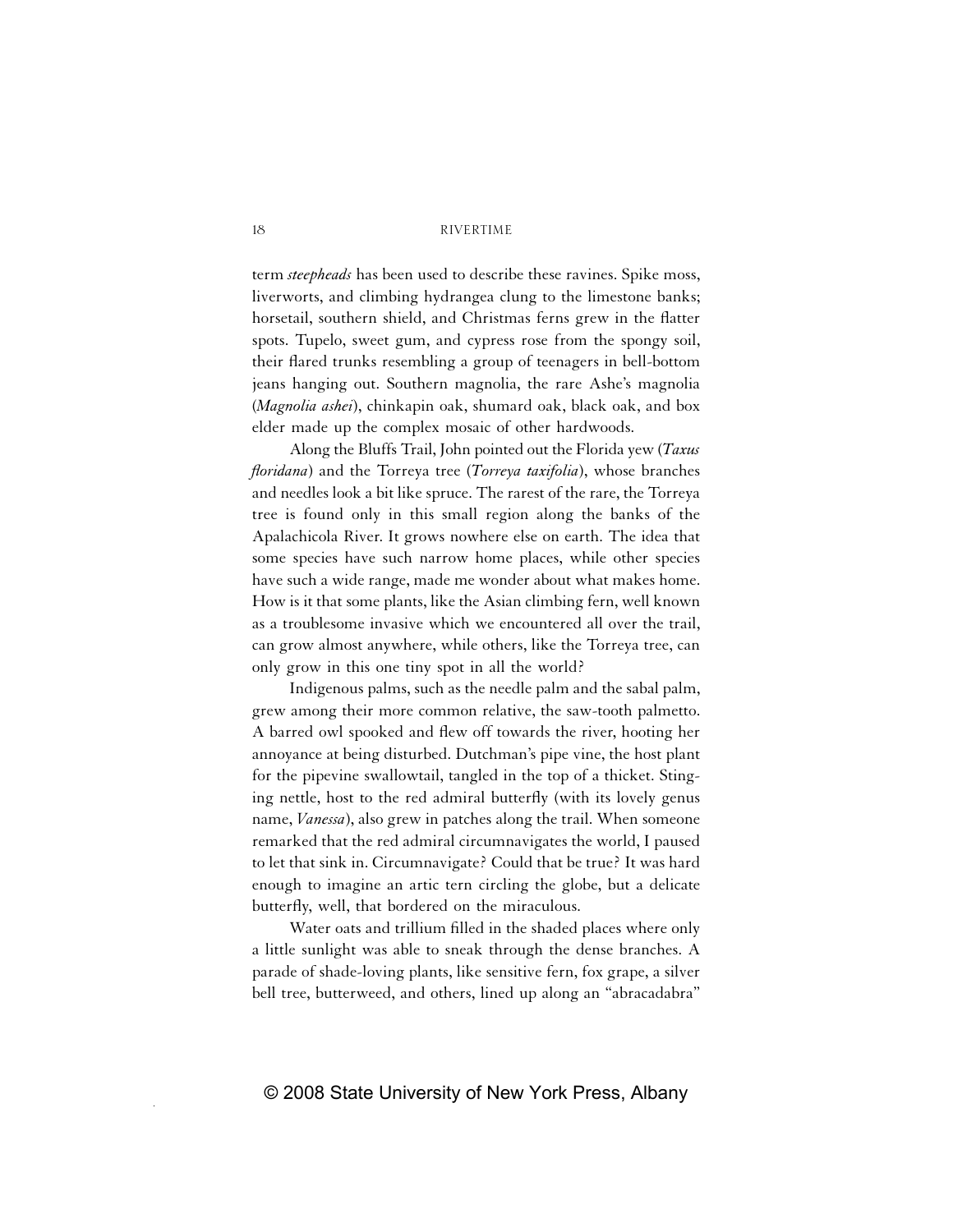creek. Water oozed up from the ground, meandered a little ways, and then vanished again into the ground like magic. The creek's milky blue waters, full of calcium, supported rare fish and salamanders, John said. Somehow it seems fitting that in this place of rare plants and animals, an aquamarine creek would suddenly appear, flow a short distance, and then just as suddenly disappear back into the limestone. Abracadabra!

We returned to the high bluffs overlooking the river and watched the syrupy waters of the Apalachicola bend around a lazy curve. After a time watching the river ooze its way south, we headed off to our next destination, the Marianna Caverns.

About thirty miles west of Three Rivers State Park, the Marianna Caverns also had a Bluffs Trail, and it ran along the east side of the Chipola River floodplain. The underlying limestone, known as karst topography, was full of lacy underground caverns, sinkholes, and pits, and the Bluffs Trail was a lime-lover's paradise. Columbines and zephyranthes known as atamasco lilies (*Zephyranthes atamasco*) covered the water-carved boulders that lined the trail. Atamasco lilies, or rain lilies, are not really lilies but amaryllises, and after spring rains they bloom into white stars. Our expert botanist, John Tobe, explained that in March the rocks turned into stunning wildflower gardens that looked like the hanging gardens of Babylon. He was so enchanted with the limestone rock gardens that he decided to make one at home by getting some "feral cement" and planting some of these wildflowers on the concrete.

The idea of "feral concrete" had never occurred to me. I think of concrete as an alien substance, a plant terminator, of sidewalks that mow down grass, of parking lots that wipe out meadows, of concrete buildings that displace forests. I think of concrete drains diverting billions of gallons of water from the soil to sewage treatment plants. To imagine concrete as something to assist plants was a new way of thinking. Of course, concrete is limestone, so why not imagine it in a new way, as a plant helper? I began to imagine cities where high-rises served as trellises, where freeways became long